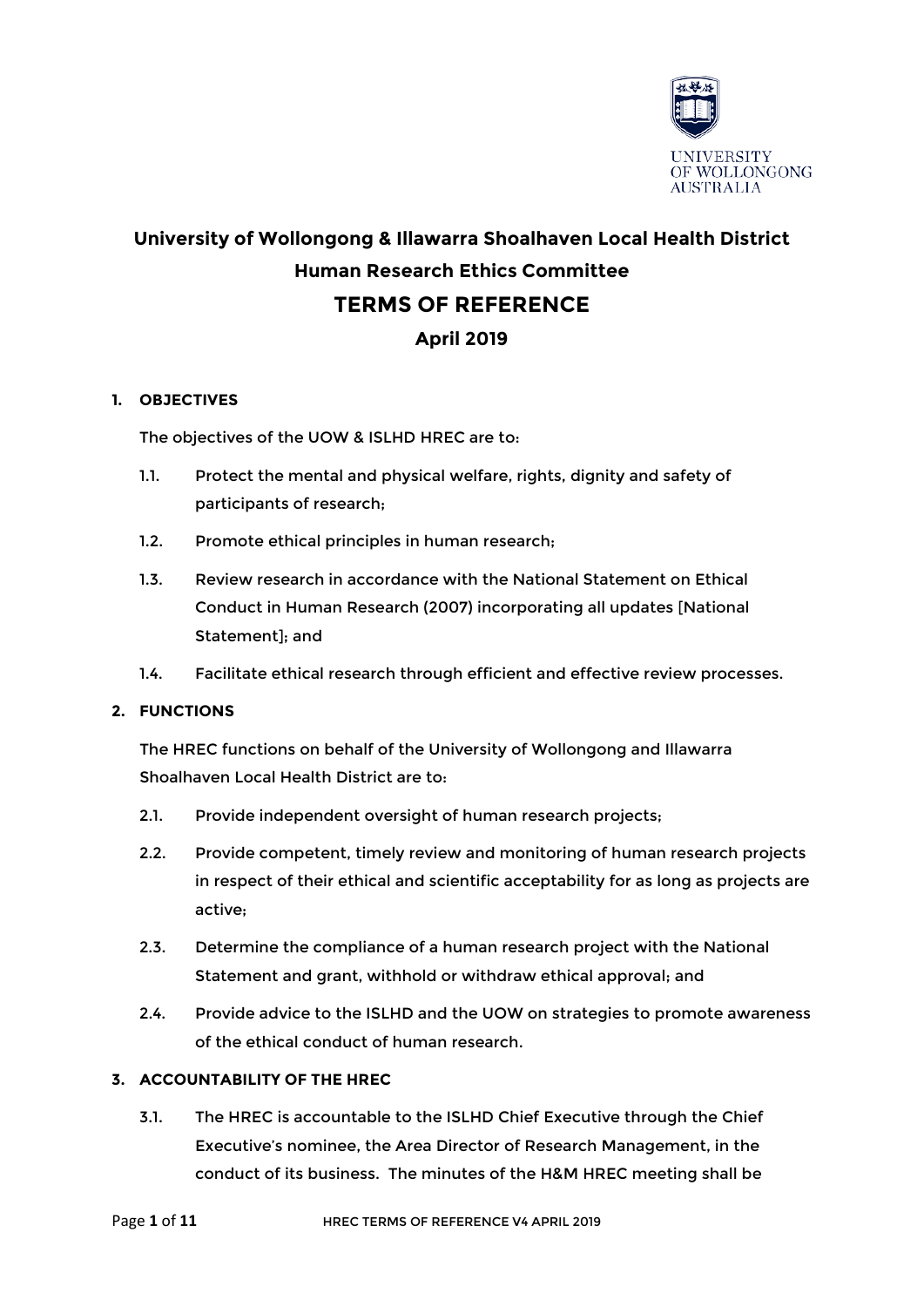

forwarded to the Area Director, following confirmation. A copy of all correspondence from the Ethics Unit to researchers on applications involving the ISLHD will be send to the ISLHD Research Directorate Office.

- 3.2. The HREC is accountable to the Deputy Vice Chancellor (Research & Innovation) and the University Research Committee (through the Research Integrity Committee) of the University of Wollongong in the conduct of its business.
- 3.3. The HREC shall provide regular reports, at least on an annual basis, to the Chief Executive, the Deputy Vice Chancellor (Research & Innovation) and the Research Integrity Committee, which will include information on membership, the number of proposals reviewed, status of proposals, a description of any complaints received and their outcome, and general issues raised.
- 3.4. The HREC may from time to time bring to the attention of the Chief Executive/RIC/DVC(R&I) or delegate issues of significant concern.
- 3.5. The HREC will provide reports to the:
	- Australian Health Ethics Committee (AHEC) in accordance with the requirements of the National Health and Medical Research Council (NHMRC); and
	- NSW Privacy Commissioner in accordance with the requirements of the Health Records and Information Privacy Act 2002 (NSW).
- 3.6. The HREC will undertake its review in a timely and efficient manner and have mechanisms to monitor and evaluate its performance.
- 3.7. The HREC Terms of Reference, Standard Operating Procedures and membership will be available upon request to the general public and will be posted on the University of Wollongong website.

# **4. SCOPE OF RESPONSIBILITY**

The responsibilities of the UOW & ISLHD HREC are to:

- 4.1. Review human research applications where the research involves patients, staff or students of the ISLHD or the UOW.
- 4.2. Review human research applications where the research takes place at: any institutions governed by ISLHD; and/or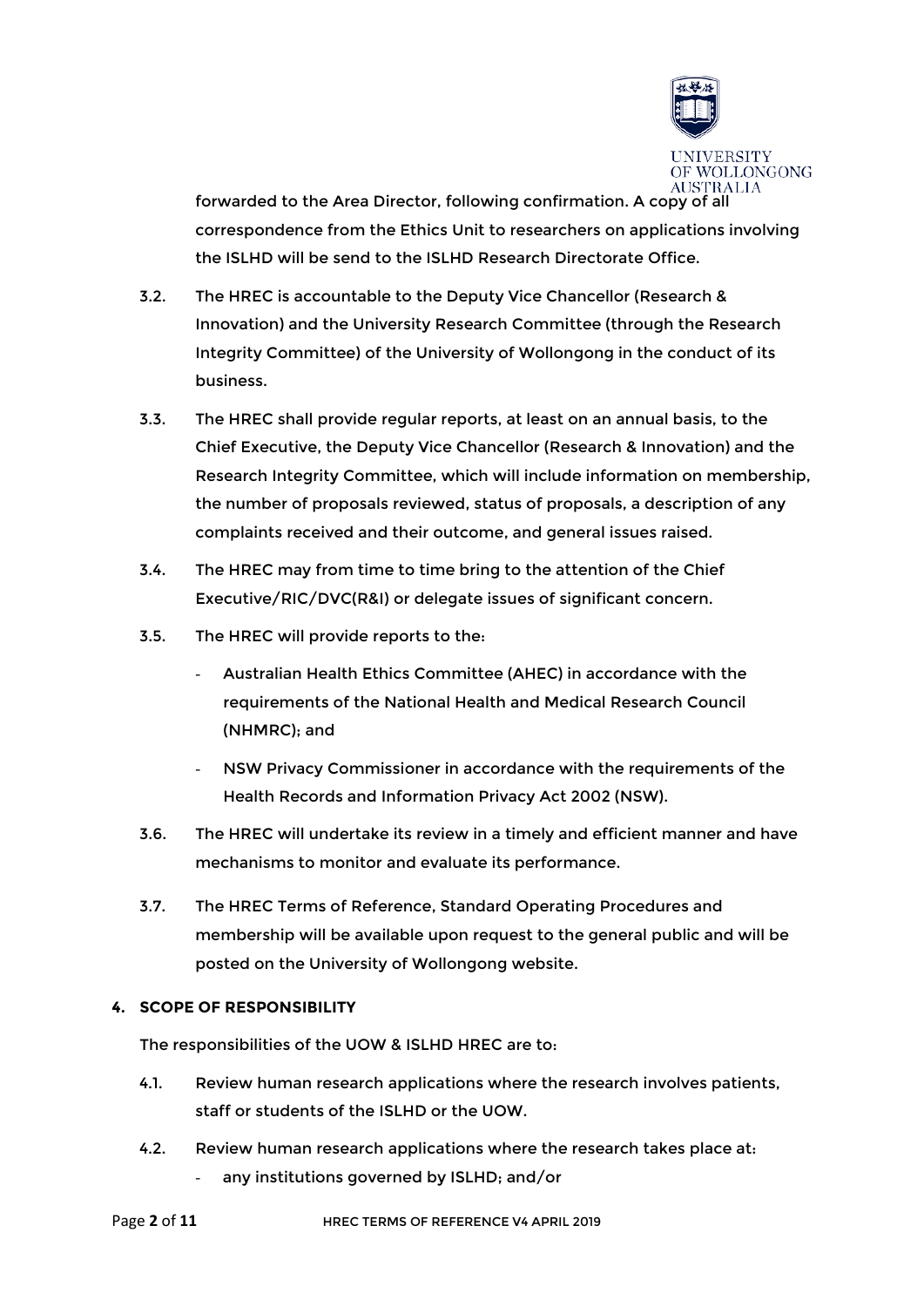

- any institutions governed by UOW; and/or
- any institutions governed by NSW Public Health organisations for multicentre studies; and/or
- external institutions/organisations and researchers in accordance with NSW Health policy (PD2008\_046 or subsequent updates); and/or
- interstate institutions/organisations within the scope of a scheme of mutual acceptance of ethical and scientific review entered into by NSW Ministry of Health on behalf of the HREC.

This term of reference does not prohibit the institution from accepting an ethical approval undertaken by another HREC as a sufficient ethical approval to allow the institution to approve the commencement of the project, provided that such other HREC is registered with the Australian Health Ethics Committee. For research involving the ISLHD, the HREC must be on the approved NSW Health HREC list available at <http://www.health.nsw.gov.au/ethics/research/contactshrec.asp>

- 4.3. HREC Executive Committee
	- 4.3.1. The HREC has an Executive Committee comprising at least the HREC Chairperson or their delegate and a member of the research office.
	- 4.3.2. The HREC Executive Committee is delegated to undertake expedited review and approval of business that does not require full HREC review, including some or all of the following:
		- low and negligible risk research applications;
		- amendments to current HREC approved research projects;
		- responses to HREC queries, as approved by the full HREC for HREC Executive Committee review and approval;
		- annual progress reports and final reports; and
		- serious adverse events and suspected unexpected serious adverse reactions reports.
	- 4.3.3. The minutes and decisions of the HREC Executive Committee are noted at the next HREC meeting.
- 4.4. The HREC may appoint such sub-committees as it sees fit to carry out a scientific or technical review of a research proposal or ethical review of minimal risk research submitted to the HREC. The Chair of any such sub-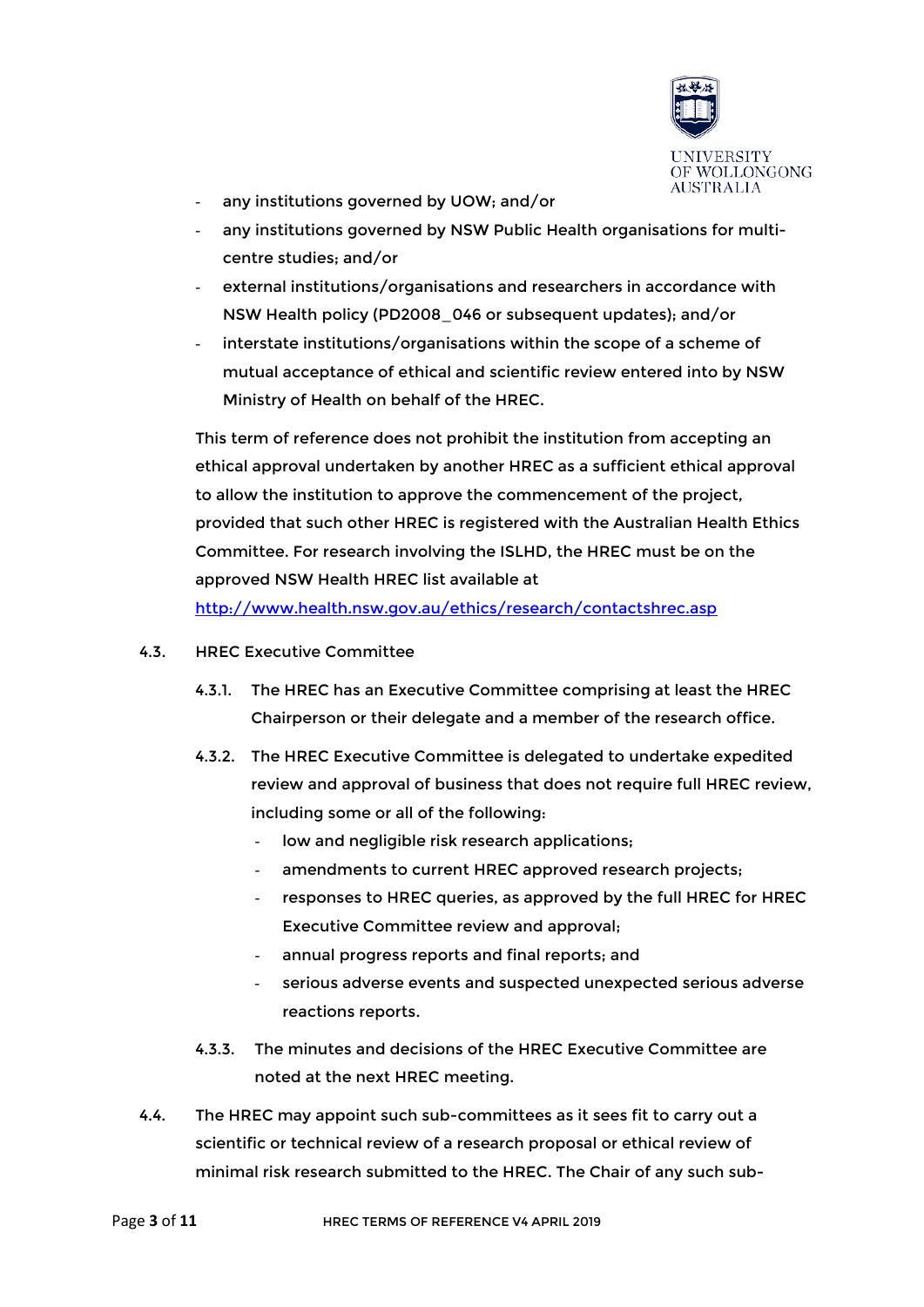

committee will be appointed by the Chief Executive or DVC(R&I). Members of the sub-committee need not be members of the HREC.

# **5. STATUS OF THE HREC WITHIN THE ISLHD AND THE U0W**

- 5.1. The HREC is an advisory committee of the ISLHD and the UOW with responsibility for:
	- granting ethical approval;
	- withholding ethical approval; and
	- withdrawing ethical approval

for research to be carried out within the institutions noted in paragraph 3.

- 5.2. The ISLHD Chief Executive or delegate is responsible for granting the ISLHD's institutional approval for research to be conducted within its institution(s) giving due consideration to the advice of the HREC. (Note: The Chief Executive may not give approval for research to be conducted within the ISLHD's institutions unless ethical approval has been granted by the HREC)
- 5.3. The UOW DVC(R&I) or delegate is responsible for granting the UOW's institutional approval for research to be conducted within its institution(s) giving due consideration to the advice of the HREC.

# **6. MEMBERSHIP**

- 6.1 **Composition**
	- 6.1.1 The composition of each HREC shall be in accordance with the National Statement and shall include at least:
		- a chairperson:
		- two members who are lay people, one man and one woman, who have no affiliation with the ISLHDISLHD or UOW, and are not currently involved in medical, scientific, or legal work;
		- two members with knowledge of, and current experience in, the areas of research that are regularly considered by the HREC;
		- a member with knowledge of, and current experience in, the professional care, counselling or treatment of people;
		- one member who is a minister of religion, or a person who performs a similar role in the community; and
		- one member who is a lawyer.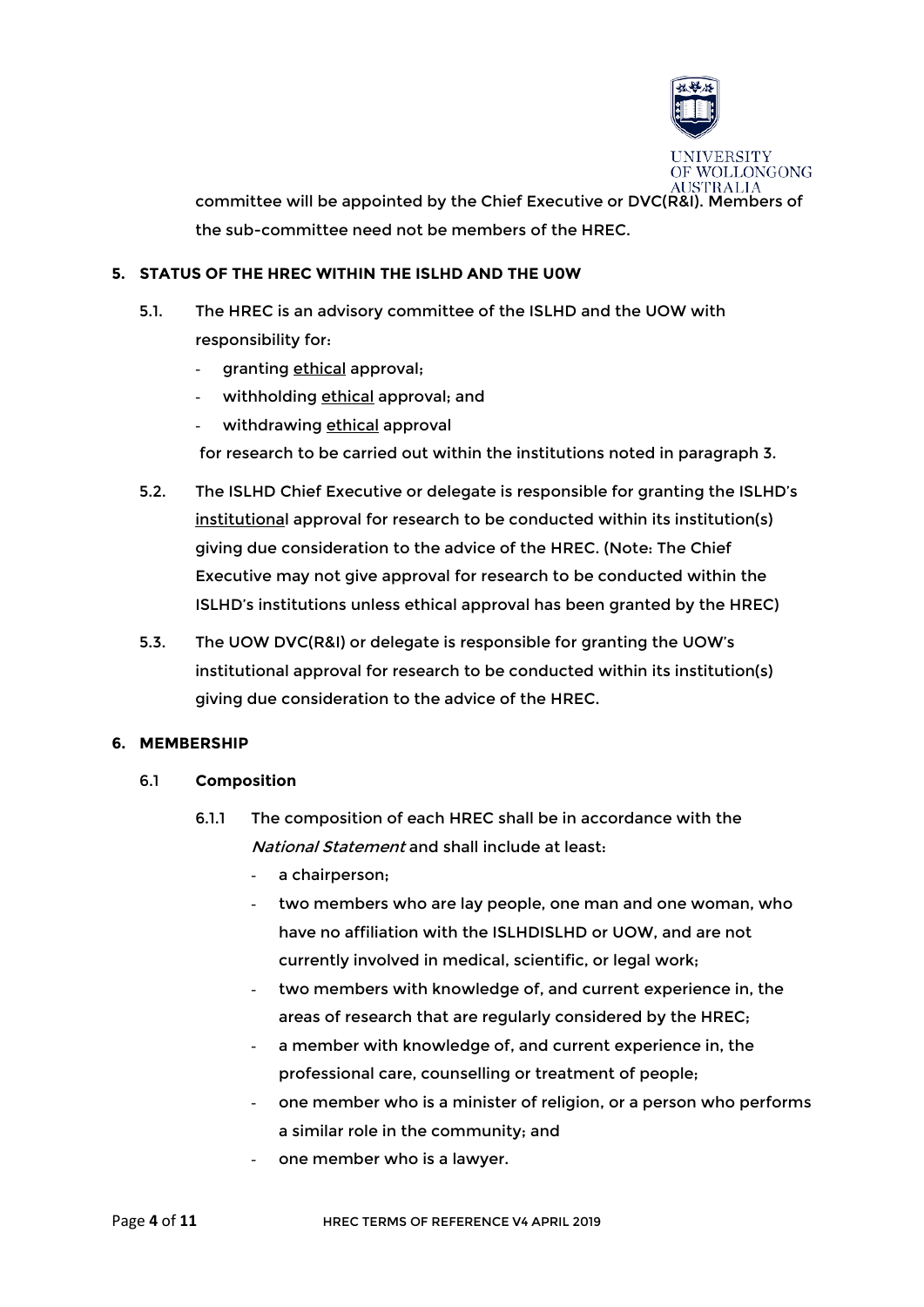

- 6.1.2 To ensure the membership will equip the HREC to address all the relevant considerations arising from the categories of research likely to be submitted, some or all of the above categories may be represented by more than one person.
- 6.1.3 The HREC shall be free to consult any person(s) considered by the HREC to be qualified to provide expert advice and assistance in the review of any research proposal submitted to it, subject to that person(s) having no conflict of interest and providing an undertaking of confidentiality. Such person(s) shall not be entitled to vote on any matter.

# 6.2 **Appointment**

- 6.2.1 The Chief Executive and DVC(R&I) or delegate shall appoint members of the HREC, in consultation with the HREC and other senior ISLHD and UOW officials, as deemed appropriate.
- 6.2.2 Prospective members of the HREC may be recruited by direct approach, nomination or by advertisement.
- 6.2.3 A selection committee, consisting of the Chairperson, the Executive Officer and, where possible, one other HREC member shall meet with prospective members, consult with the HREC members and make a recommendation to the Chief Executive and DVC(R&I) or delegate.
- 6.2.4 Appointments will allow for continuity, the development of expertise within the HREC, and the regular input of fresh ideas and approaches.

# 6.3 **Terms of appointment**

- 6.3.1 Members are appointed for a period of two years. The Chairperson, Deputy Chair and Chair of any subcommittee may serve longer terms with the approval of the Chief Executive and DVC(R&I).
- 6.3.2 Reappointment is on invitation from Chief Executive and/or DVC(R&I) based on a recommendation from the Chairperson of the HREC.
- 6.3.3 Membership will lapse if a member fails without reasonable excuse or without notifying the Chairperson to attend three consecutive meetings of the HREC, unless exceptional circumstances exist. The Chairperson in writing will notify the member of such lapse of membership. Steps shall be taken to fill the vacancy of the lapsed member.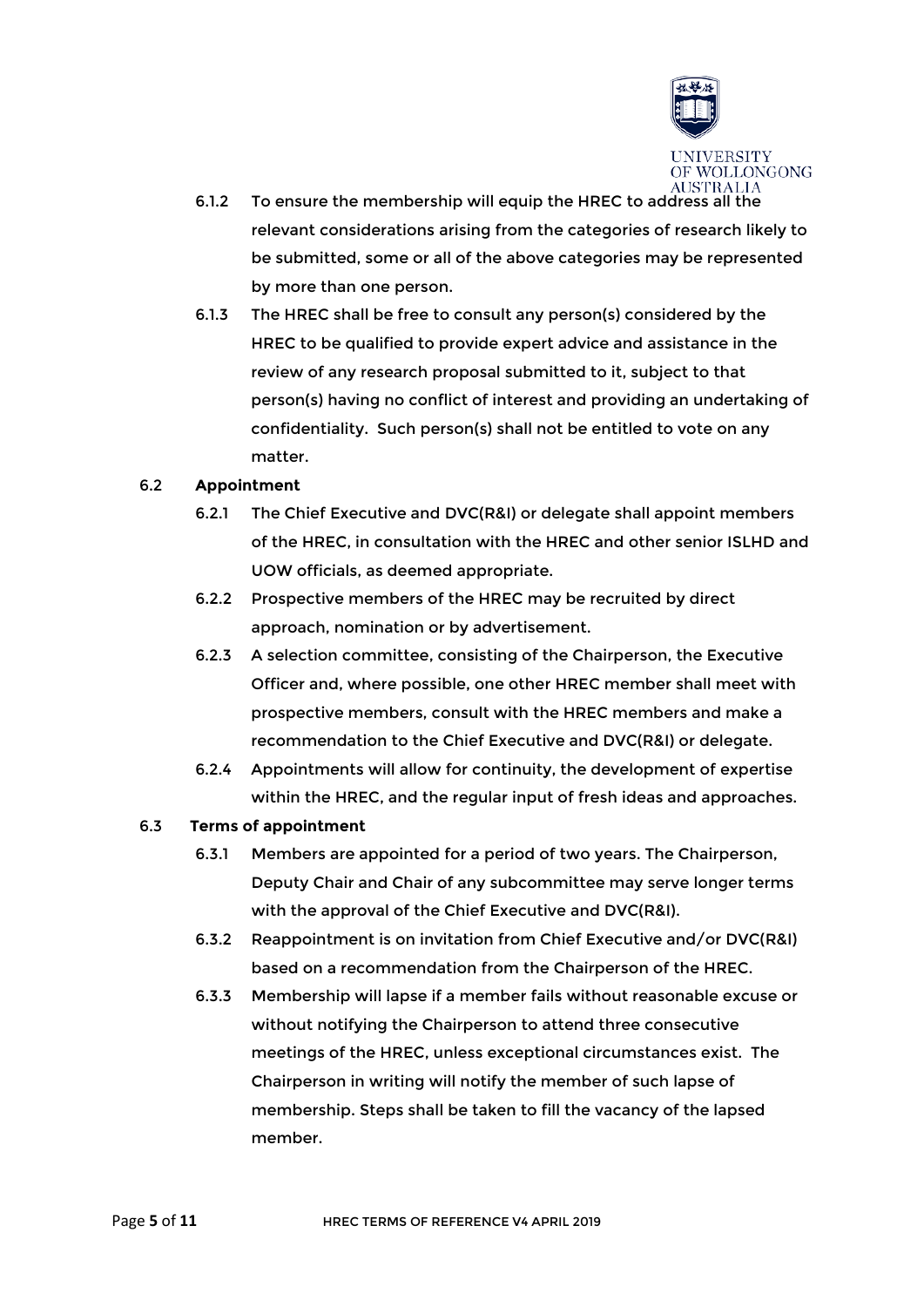

- 6.3.4 A member may resign from the HREC at any time upon giving notice in writing to the Chairperson. Steps shall be taken to fill the vacancy of the former member.
- 6.3.5 The Chief Executive and DVC(R&I) may terminate the appointment of any member of the HREC if they are of the opinion that:
	- it is necessary for the proper and effective functioning of the HREC;
	- the person is not a fit and proper person to serve on an HREC; and/or
	- the person has failed to carry out their duties as an HREC member.
- 6.3.6 The ISLHD and the UOW provide indemnity for members of the HREC for any liabilities that arise as a result of the member exercising his or her duties as a member in good faith. Such indemnity is provided through the NSW Treasury Managed Fund and the UOW liability protections.

#### 6.4 **Conditions of appointment**

- 6.4.1 Members must agree to their name and profession being made available to the public, including being published on the University of Wollongong website.
- 6.4.2 Payments made to HREC members may only be made in relation to the following items and at the following rates and on the following basis:
	- The Chair of each HREC will receive a payment sufficient to pay for the release of academic staff from teaching or research activities for one day per week;
	- Provision of specialist knowledge to the Executive Committee of the HREC on a regular basis, where the person is not employed by the UOW or the ISLHD; and
	- Reimbursement of legitimate expenses incurred in attending HREC meetings or in otherwise carrying out the business of the HREC.
- 6.4.3 Members will be required to sign a statement undertaking that:
	- all matters of which he/she becomes aware during the course of his/her work on the HREC will be kept confidential;
	- any conflicts of interest which exist or may arise during his/her tenure on the HREC will be declared; and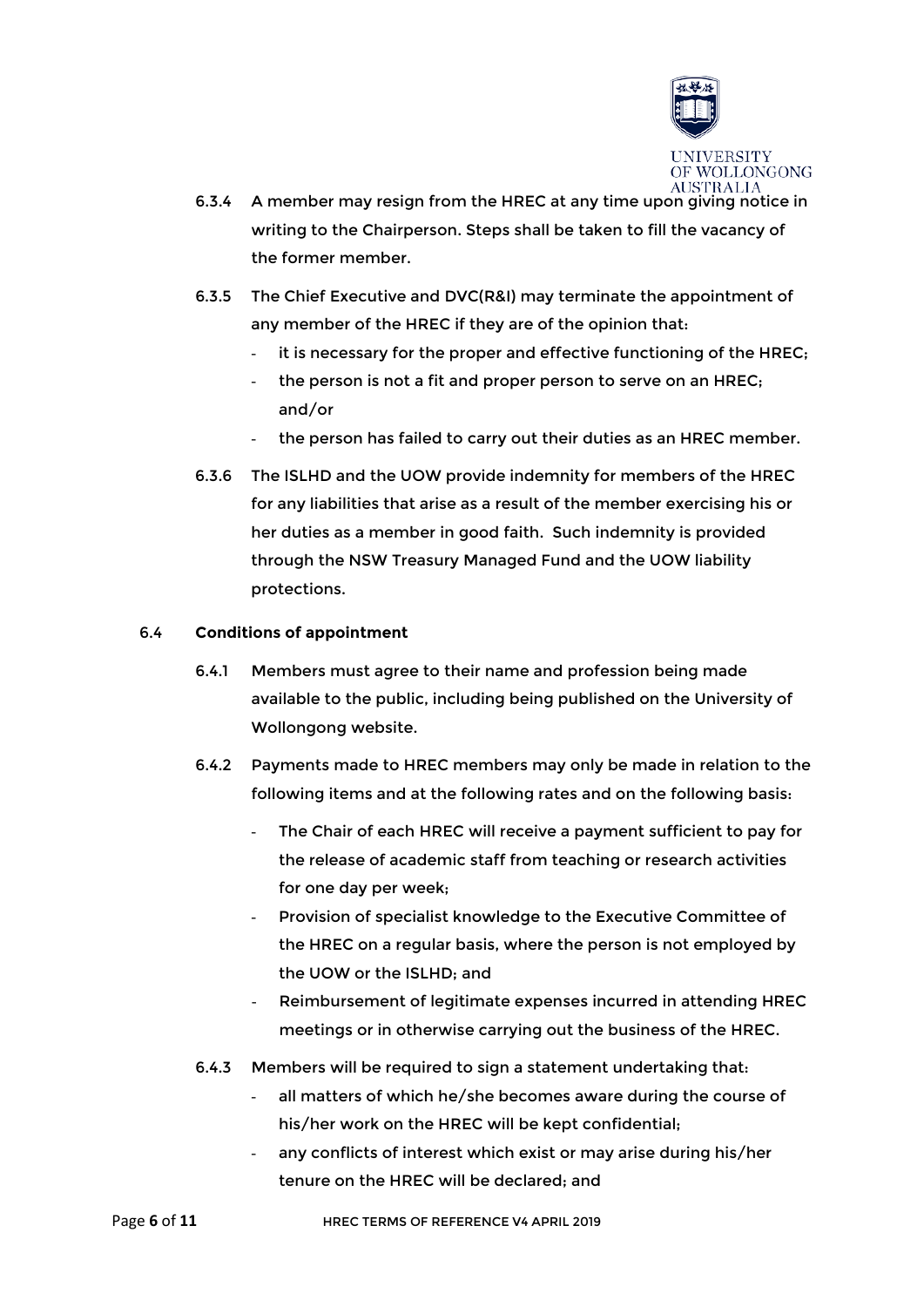

- he/she has not been subject to any criminal conviction or disciplinary action which may prejudice his/her standing as a HREC member.

### 6.5 **Education for HREC members**

- 6.5.1 Newly appointed members shall be provided with adequate orientation and documentation.
- 6.5.2 Each member is expected to become familiar with the National Statement and consult other guidelines relevant to the review of specific research applications.
- 6.5.3 Throughout their tenure, members shall be given the opportunity to attend conferences and workshops relevant to the work and responsibilities of the HREC, at the expense of the ISLHD and the UOW.

# **7. CONDUCT OF BUSINESS**

#### 7.1 **Procedures**

The HREC will perform its functions according to written standard operating procedures. These procedures shall be reviewed at least every three years and amended and updated as necessary. All HREC members shall have access to and/or be provided with copies of the procedures and shall be consulted with regard to changes thereto.

# 7.2 **Meetings**

- 7.2.1 The HREC shall meet on a regular basis, which will normally be at monthly intervals.
- 7.2.2 Meeting dates and agenda closing dates will be published.
- 7.2.3 For the purposes of holding a meeting of the HREC, a quorum shall exist when a representative of each of the categories designated in the National Statement (and specified in paragraph 1.21) is present. In circumstances where such core members cannot be present, they may provide written comments in lieu of attendance. However, in those circumstances, there must be at least 5 members physically present to achieve quorum, including one of each of the following categories: Chair/Deputy Chair, lay person, researcher familiar with the types of proposals that are normally reviewed by the HREC.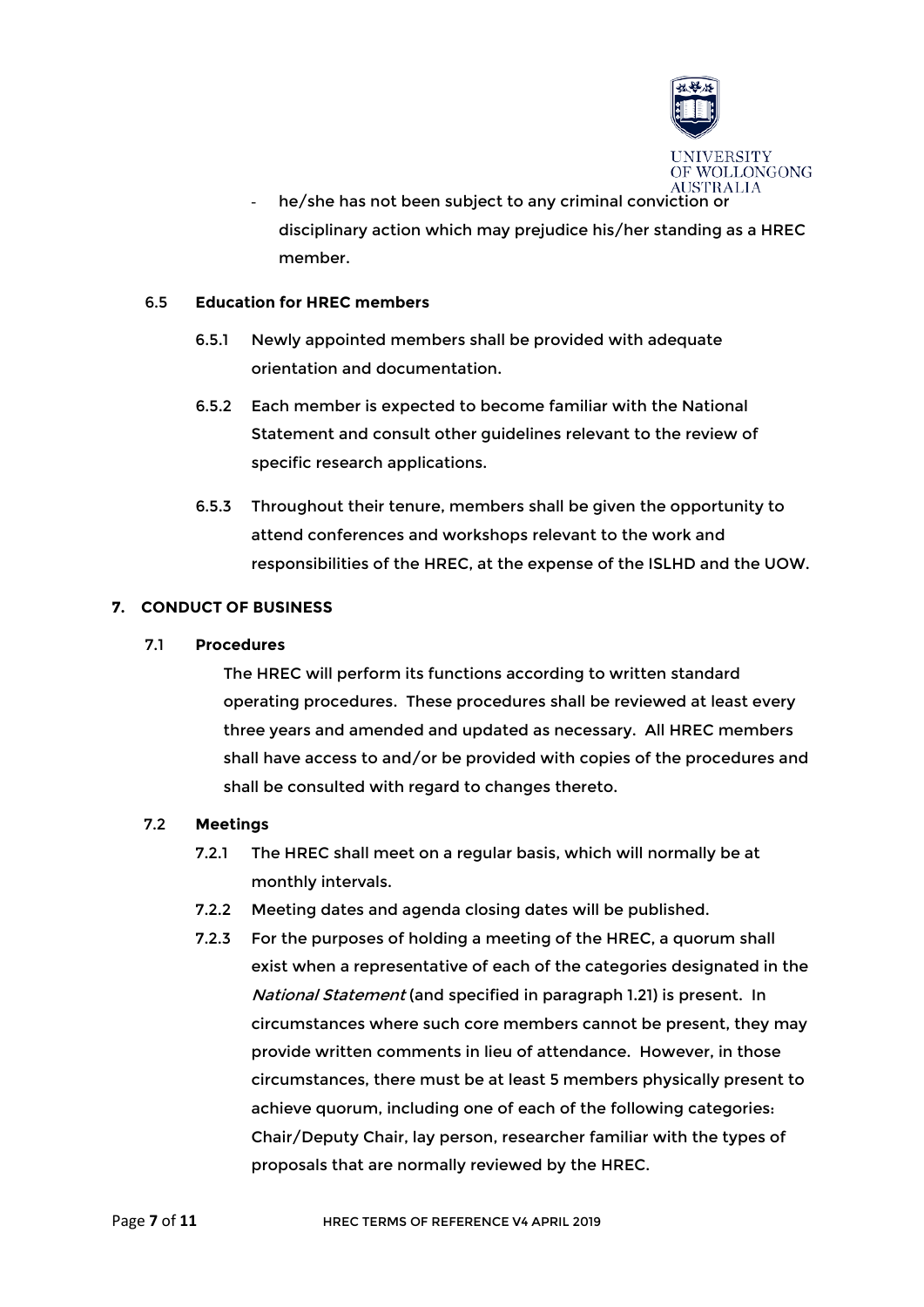

#### 7.3 **Declaration of interest**

Any member of the HREC who has any interest, financial or otherwise, in a proposal or other related matter(s) considered by the HREC, should as soon as practicable declare such interest. If the member is present at a meeting at which the project is the subject of consideration, the member will withdraw from the meeting until the HREC's consideration of the relevant matter has been completed. The member will not participate in the discussions and will not be entitled to vote in the decision with respect to the matter. All declarations of interest and absence of the member concerned will be minuted.

#### 7.4 **Confidentiality**

HREC meetings are held in private. The agenda and minutes of meetings, applications, supporting documentation and correspondences are all treated confidentially.

#### 7.5 **Decision making**

The HREC will endeavour to reach a decision concerning the ethical acceptability of a proposal by unanimous agreement. Where a unanimous decision is not reached, the decision will be considered to be carried by a majority of two-thirds of members who examined the proposal, provided that the majority includes at least one layperson. Any significant minority view (i.e. 2 or more members) shall be noted in the minutes.

#### 7.6 **Records**

- 7.6.1 The Executive Officer will prepare and maintain written records of the HREC's activities, including agendas and minutes of all meetings of the HREC.
- 7.6.2 Files shall be kept securely and confidentially in accordance with the requirements of the State Records Act 1998.
- 7.6.3 Records shall be held for sufficient time to allow for future reference. The minimum period for retention is at least 5 years from the date of completion of a project but for specific types of research, such as clinical research, 15 years shall apply.
- 7.6.4 The HREC will maintain a register of all the applications received and reviewed in accordance with the NHMRC National Statement.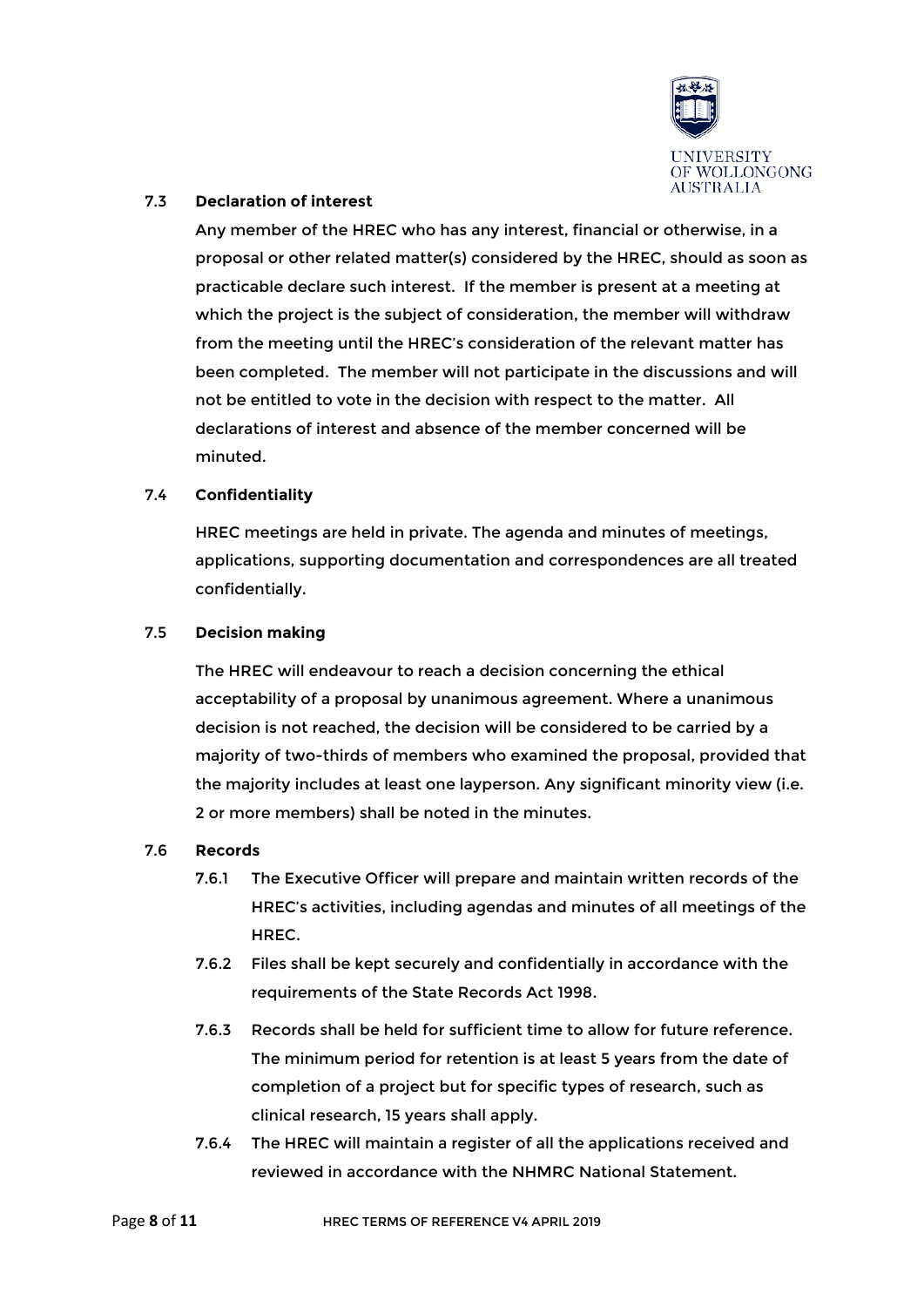

# 7.7 **Monitoring research projects**

- 7.7.1 The HREC will monitor approved projects to ensure compliance with the conditions of approval and to protect the rights, safety and welfare of participants. This includes review of annual progress reports and final reports, safety reports and reports of protocol violations.
- 7.7.2 The HREC will, as a condition of approval of each project, require that investigators immediately report anything which might warrant review of ethical approval of the project, including:
	- proposed changes in the research protocol or conduct;
	- unforeseen events that might affect continued ethical acceptability of the project;
	- serious or unexpected adverse events; and
	- if the project is abandoned for any reason.
- 7.7.3 The HREC has the discretion to adopt other appropriate mechanisms for monitoring depending on the complexity, design and risk perceived, including:
	- discussion of relevant aspects of the project with investigators, at any time;
	- random inspection of research sites, data, or consent documentation;
	- interview with research participants or other forms of feedback from them; and
	- request and review reports from independent agencies such as a Data and Safety Monitoring Board.
- 7.8 The HREC also has the discretion to recommend in the letter of approval that the site co-ordinates onsite monitoring at recommended intervals or randomly throughout the project.

#### **8. APPEALS AND COMPLAINTS**

#### 8.1 **Appeals regarding HREC rejection**

- 8.1.1 Where the HREC has rejected an application, the investigator has the discretion to:
	- submit a new application to the same HREC, taking due account of the HREC's concerns; or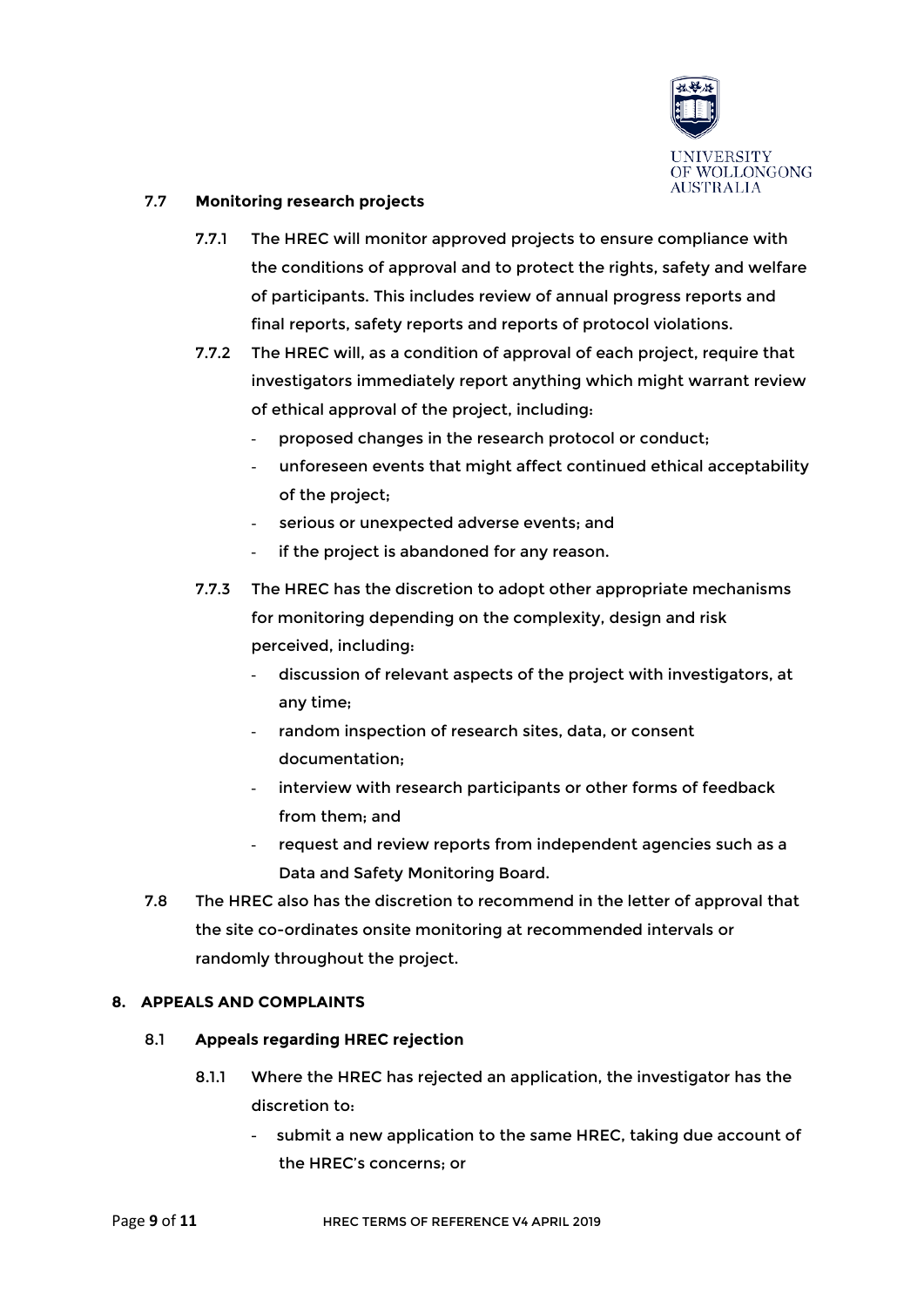

- logde an appeal with the HREC Chairperson specifying the grounds of the appeal in writing. Complaints may also be made to the Chief Executive or DVC(R&I).

### 8.2 **Appeals regarding HREC approval**

- 8.2.1 Where the HREC has given a favourable decision on an application and:
	- an ethical or scientific issue is subsequently identified by any party; or
	- it has become apparent that the decision was based on inconsistent application of policy and guidelines a written appeal is lodged with the Chairperson in the first instance.

#### 8.3 **Appeals to the Chief Executive**

8.3.1 If the appellant considers that the HREC has failed to follow due process after making an appeal in line with 8.1 and 8.2 and remains unsatisfied with the outcome, they have the discretion to lodge an appeal with the Chief Executive, DVC(R&I), or nominee, or request the Chairperson to do so.

#### 8.4 **Complaints about the conduct of HREC members**

Complaints about the conduct of an HREC member are managed by the Ethics & Integrity Manager who informs the Chairperson of the complaint. Complaints may also be made to the Chief Executive or DVC(R&I), or delegate, who will inform the Chairperson.

#### 8.5 **Complaints concerning the conduct of an approved project**

Any concern or complaint about the conduct of a project should be directed to the Ethics & Integrity Manager. The Ethics & Integrity Manager shall notify the Chairperson as soon as possible after a complaint is received. The Ethics & Integrity Manager and Chairperson of the HREC will investigate the complaint and make a recommendation on the appropriate course of action. If the complainant is not satisfied with the outcome of the investigation, then he/she can refer the complaint to the Chief Executive or DVC(R&I), or request the Chairperson or Ethics & Integrity Manager to do so.